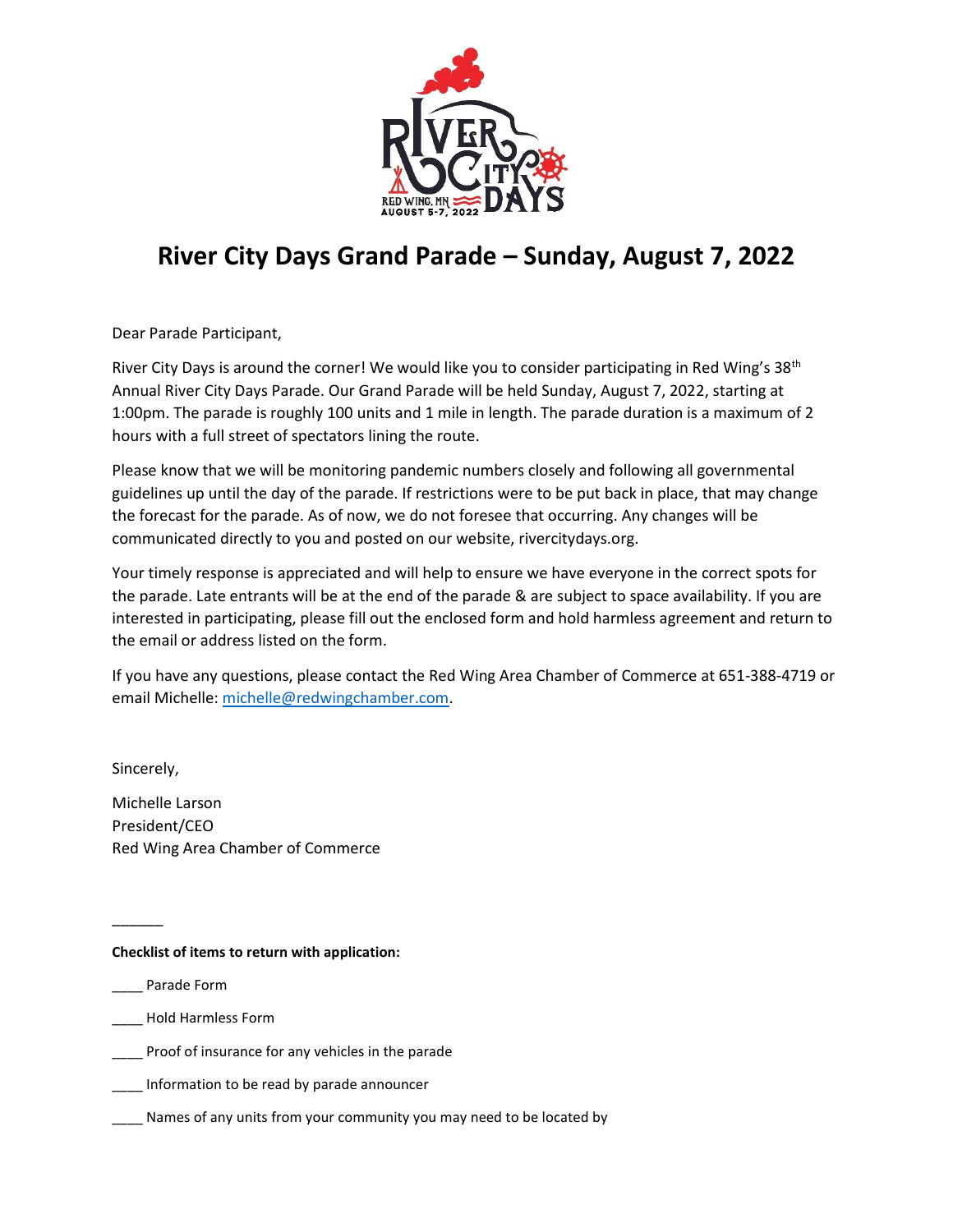

## **River City Days Grand Parade – Sunday, August 7, 2022**

|                                                                                                | Please specify type of unit. Check all that apply.        |                                                                                     |                                                                                                                                          |
|------------------------------------------------------------------------------------------------|-----------------------------------------------------------|-------------------------------------------------------------------------------------|------------------------------------------------------------------------------------------------------------------------------------------|
|                                                                                                | □ Color Guard Delitician                                  |                                                                                     | $\Box$ Clowns $\Box$ Drill Team                                                                                                          |
|                                                                                                | □ Antique Entries □ Horse unit □ Walking                  |                                                                                     | $\square$ With own car<br>Other-Explain: The Contract of the Contract of the Contract of the Contract of the Contract of the Contract of |
|                                                                                                |                                                           |                                                                                     |                                                                                                                                          |
|                                                                                                |                                                           |                                                                                     | If applicable, include Queen's Name, Attendant's Name, and another other necessary information.                                          |
|                                                                                                |                                                           |                                                                                     | Dimensions of Float: (important for line-up) Length_________ Width_________ Height________                                               |
|                                                                                                | Does your unit have music or make noise? □ Yes □ No       |                                                                                     |                                                                                                                                          |
|                                                                                                |                                                           |                                                                                     | <b>Does your unit have a handout?</b> $\square$ Candy $\square$ Toy/Trinket $\square$ Sticker/coupon                                     |
| <b>UNIT FEES:</b><br>□ Commercial & Campaign Units: \$250                                      |                                                           |                                                                                     |                                                                                                                                          |
|                                                                                                |                                                           | □ Commercial & Campaign Units Premium Placement (front 1/3 of parade lineup): \$300 |                                                                                                                                          |
| □ Non-Profit Organization: \$75                                                                |                                                           |                                                                                     |                                                                                                                                          |
|                                                                                                |                                                           | □ Non-Profit Organization Premium Placement (front 1/3 of parade lineup): \$75      |                                                                                                                                          |
|                                                                                                |                                                           | IF YOU ARE A PERFORMING UNIT, WHAT IS THE REQUIRED FEE?                             |                                                                                                                                          |
| Red Wing Area Chamber of Commerce<br>c/o Michelle Larson<br>439 Main St.<br>Red Wing, MN 55066 | Please return this application as soon as possible to:    |                                                                                     |                                                                                                                                          |
|                                                                                                | OR scan and email to Michelle@redwingchamber.com          |                                                                                     |                                                                                                                                          |
|                                                                                                | Any questions please contact the Chamber at 651-388-4719. |                                                                                     |                                                                                                                                          |